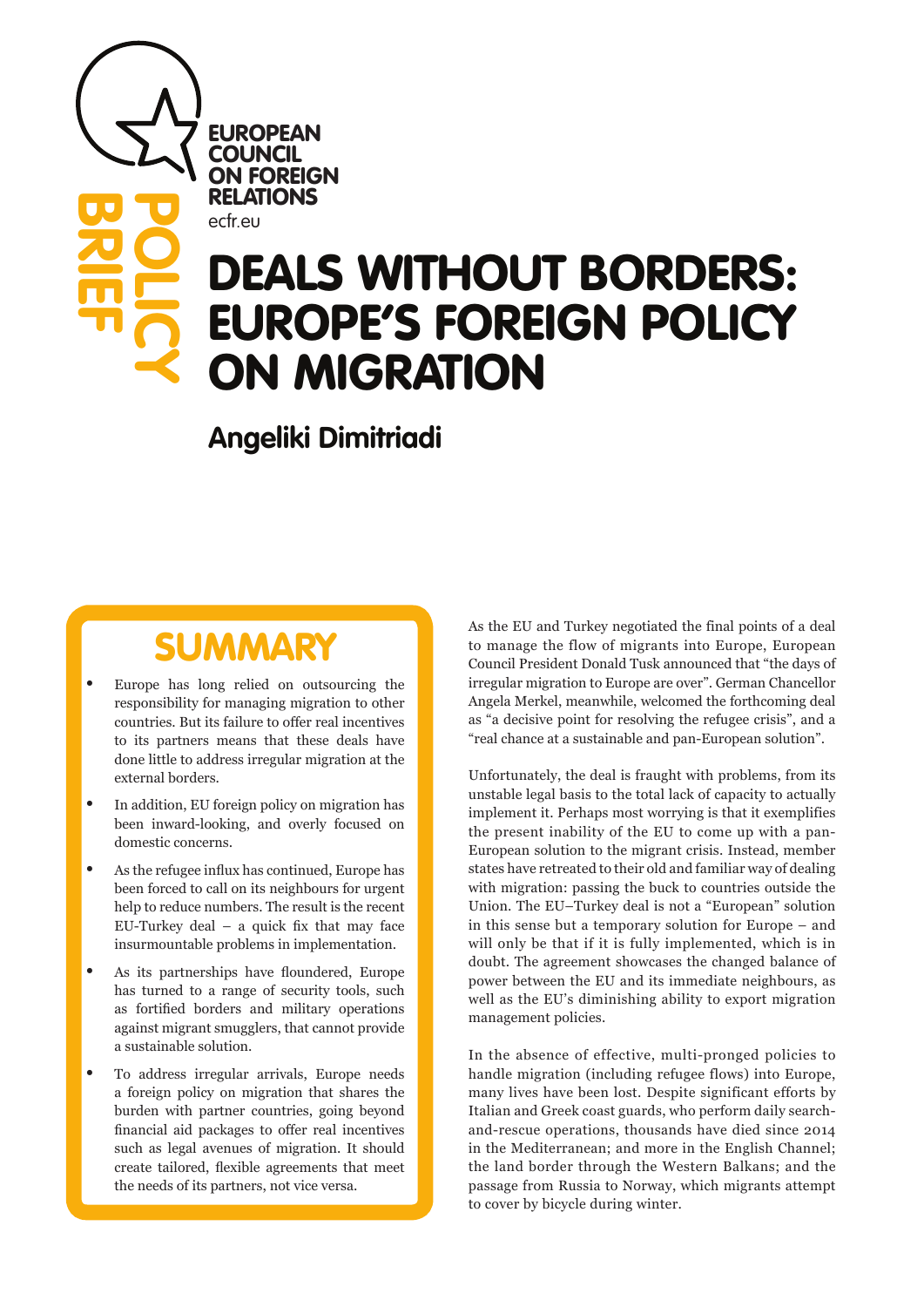These ongoing tragedies are poignant reminders that the management of today's migration flows requires policy responses that address the domestic context within the EU but also look outside its borders to migrants' countries of transit and origin. Unfortunately, the EU's "foreign policy response" to migration is underdeveloped and overly conservative in outlook.

This paper will focus on the foreign policy approach to migration. The first section assesses the three most important diplomatic tools at Europe's disposal – regional processes, mobility partnerships, and readmission agreements. It finds that, due to member states' reluctance to make real concessions to partner countries – such as offering legal avenues of migration to their citizens – these tools have failed to curb irregular migration or halt the loss of life on Europe's borders. The second section uses the lens of the EU–Turkey deal to consider how these diplomatic tools have lost traction as the balance of power has shifted from Europe to its neighbours, and looks at the massive legal and practical obstacles blocking implementation of the deal. In the third section, the paper examines how EU policy has shifted back towards its old, security-focused methods of managing migration, from attacking smugglers to fortifying borders.

Finally, the paper calls on the EU and its member states to develop a bold foreign policy to cope with irregular migration. It offers a series of recommendations: create realistic means of legal migration for refugees and economic migrants; offer improved mobility for the citizens of partner countries; and develop flexible, targeted partnerships with key countries outside the Union that can help to bring the migrant crisis under control.

### The EU's foreign policy on migration

For a long time, the EU's foreign policy on migration has focused on deterring irregular migration by outsourcing responsibility to other countries. The core argument has always been that for the Schengen area to function, its external borders must be tightly controlled to prevent unauthorised entry. The Union and its member states aim to achieve this through various forms of cooperation with non-EU countries of transit and origin, coupled with financial and development aid.

To date, because priorities have rarely converged and member states have been wary about over-committing, EU partnerships on migration have simply taken too long to negotiate, and yielded too little. These partnerships are often grossly unequal, leveraging partner countries' dependency on the EU, and placing undue burden and responsibility on them (examples include Libya, Senegal, and Mauritania).

The failure of partnerships is also a product of the overdependency of migration policy on domestic concerns. Migration and asylum remain mainly under the EU's Justice and Home Affairs Council, which has a conservative outlook on these issues, focusing on a domestic agenda that is translated into foreign policy initiatives, and limiting Europe's potential to build effective partnerships with other countries on this issue.

As a result, domestic reluctance to extend legal means of entry – for example – limits the EU's options in terms of what it can offer partner countries in exchange for their muchneeded help in managing migrant flows. This has resulted in slow progress on policy initiatives; unequal partnerships that are not always to the benefit of the EU, because in the long run they are unsustainable; and an inability to respond in a flexible manner to migration emergencies as they arise.

The creation of the post of EU high representative for foreign affairs and security policy under the Lisbon Treaty was a positive step in shifting the internal focus of the agenda and policy design on migration. Now, migration is normally on the agenda of the Foreign Affairs Council meetings on the Middle East and Africa, bringing migration and asylum further into the domain of foreign and security policy. But the fundamentally internal orientation of the policy remains.

### The EU's migration policy toolbox

When the EU first began to focus on the external aspects of migration, in 2005, it used diplomatic policy tools, primarily fostering partnerships with non-EU countries. The overarching framework for the foreign policy dimension of migration is the Global Approach to Migration and Mobility (GAMM). The aim was to move away from the previous security-dominated approach to migration. Later, as these tools proved inadequate on their own, the EU reverted once more to a security-oriented approach with greater use of military tools, primarily operations aimed at disrupting smuggling networks.

But both approaches have displayed serious limitations. The diplomatic tools have provided a forum for discussions with crucial partner states, but are limited by the lack of European cohesion and by excessive focus on Europe's domestic problems. The security tools have demonstrated more cohesion from member states, but because they fail to tackle the root cause of the problem – the absence of legal migration channels – they will ultimately only displace migratory flows to other routes.

### Diplomatic policy tools

On the diplomatic side, the EU's partnerships with non-EU countries consist of a combination of regional processes, mobility partnerships, and readmission agreements. The incentives for partner countries are almost always financial, in the form of humanitarian or development aid, or expertise and capacity building, rather than offering avenues of legal migration. Incentives in terms of mobility of the partner country's citizens – in the form of labour schemes, visa facilitation, or avenues of legal migration – remain secondary, despite being promoted by the EU as the main means to encourage partners to curb irregular migration.

April 2016

www.ecfr.eu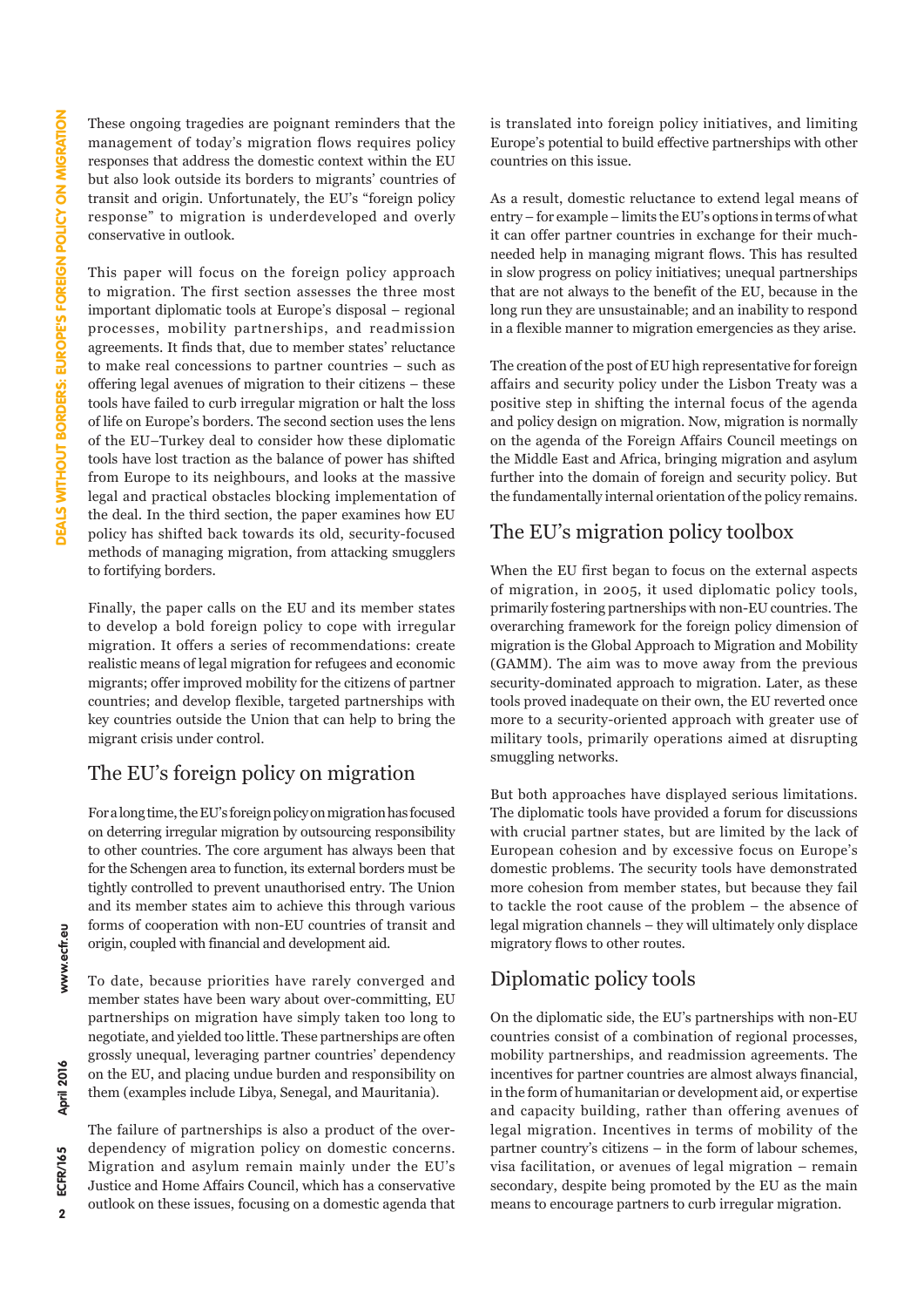# **EU-TURKEY DEAL THE VITAL STATISTICS**





# ě **€3 BILLION**

**IN EU AID FOR TURKEY TO HELP REFUGEES**

**UP TO €3 BILLION EXTRA BY 2018**



**72,000** 

 $\mathbf{\dot{p}} \times \mathbf{\dot{p}}$ 

**1 FOR 1 DEAL**

**IN THE EU UP TO A CAP OF** 

**FOR EACH SYRIAN RETURNED TO TURKEY FROM GREECE, ANOTHER WILL BE RESETTLED** 

> **4TH APRIL RETURNS FROM GREECE**

**TO TURKEY BEGIN**

**EU MEMBERSHIP CHAPTER 1 NEW OPENED FOR TURKEY, AND 5 MORE PLANNED, OF A TOTAL OF 20 UNOPENED**

**856,723 ARRIVALS BY SEA FROM**

**TURKEY TO GREECE IN 2015**

**143,000 ARRIVALS SO FAR IN 2016** 

**467 DEAD OR MISSING SO FAR IN 2016**

**€280 MILLION ALLOCATED FOR FIRST SIX MONTHS OF THE PLAN** **14 DAYS**

**THE TIME LIMIT FOR PROCESSING ASYLUM APPLICATIONS UNDER THE DEAL**

 $\infty$ **2,300 EXPERTS TO ARRIVE IN GREECE TO HELP ENFORCE THE DEAL**

Sources: "Migrant crisis: EU-Turkey deal comes into effect", BBC News, 20 March 2016, available at <u>[http://www.bbc.co.uk/news/world-europe-35854413;](http://www.bbc.co.uk/news/world-europe-35854413)</u> "EU-Turkey<br>statement, 18 March 2016", European Council, 16 March 2016, a "EU and Turkey agree European response to refugee crisis", European Commission, 19 March 2016, available at <u>[http://ec.europa.eu/news/2016/03/20160319\\_en.htm](http://ec.europa.eu/news/2016/03/20160319_en.htm);</u><br>"Refugees/Migrants Emergency Response – Mediterranean", UNHCR,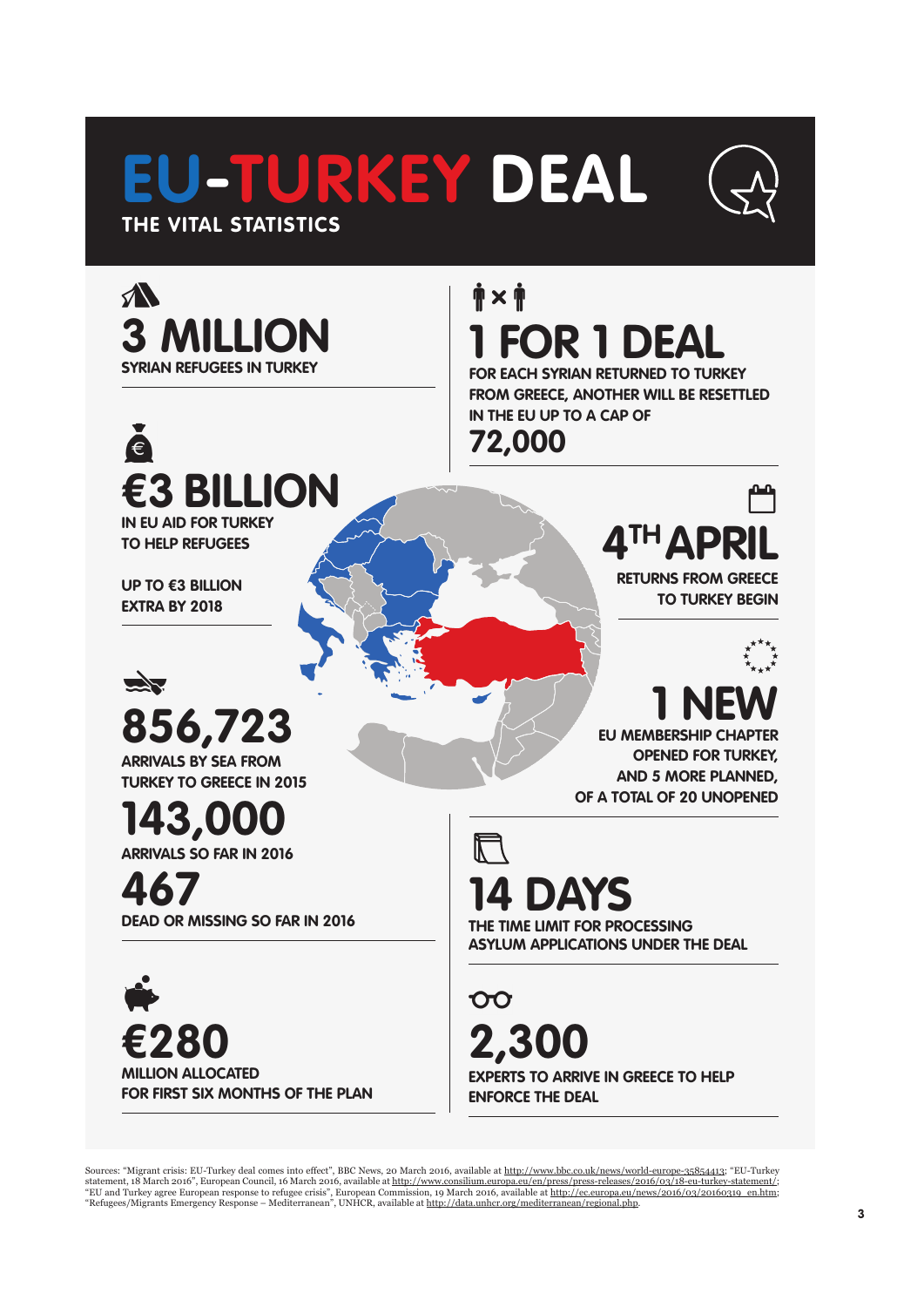### *Regional processes*

In the past few years, informal regional processes have been central to Europe's foreign policy on migration. These are intergovernmental policy dialogues that establish a framework for consultation with non-EU countries within which concrete initiatives can be implemented. They have been successful – particularly in Africa – in enabling the development of a long-term strategy to deal with the root causes of migration and to combat smuggling.

The most critical processes for migration flows into Europe are the dialogues with countries along the western migratory route, the Rabat Process, and the eastern migratory route, the Khartoum Process. Not all regional processes have the same aims. For example, providing pathways for legal migration to Europe was explicitly included as a goal in the Rabat Process, while the Khartoum Process is oriented more towards financial assistance and policy dialogue than concrete commitments on mobility. Though information on these partnerships is usually extremely limited, it was reported that three projects were agreed in the framework of the Khartoum Process: training Sudanese officials in migration management, improving border management in South Sudan, and establishing a training centre at the Cairo Police Academy.<sup>1</sup>

Regional processes alone are not sufficient to address irregular migration to Europe. But they do give the EU an opportunity to address push-pull factors in countries of origin and transit through financial assistance and capacity building. The overwhelming majority of African and Asian migrants and refugees are in third countries – having left their home country but not travelled to Europe – and movements by these populations tend to be intra-regional rather than inter-regional. Though eventually some will opt to move to Europe, a strong regional process enables cooperation between countries in the region to address the immediate needs of these populations and reduce the likelihood of inter-regional movement.

On the other hand, the absence of legal mobility projects in some regional processes means that the incentives to control migration – based on financial cooperation alone – may not be sufficient. This particularly applies to the Khartoum Process, which does not offer Eritrea and Sudan strong incentives to control migrant flows across their borders. Restricting cooperation to the financial level means that partner countries do not receive international attention and recognition, which these agreements rely on. This limits the efficacy of regional projects.

### *Mobility partnerships*

By contrast, mobility partnerships – agreements with countries in the EU's neighbourhood on migration and border security (not legally binding) – are based around the idea of offering legal migration avenues to partner countries. As a result, they are the EU's most sophisticated migration policy tool towards non-EU countries.

Mobility partnerships were designed as a long-term bilateral framework to facilitate policy dialogue and cooperation to manage migration. Usually, they pave the way for negotiations to start on readmission agreements. Under these partnerships, the partner country tackles irregular migration to the EU, cooperates with the EU border agency Frontex, and improves border security. In exchange, participating EU member states provide opportunities for legal migration from the partner country, including both labour migration and migration for study and training purposes; foster the reintegration of migrants returning to the partner country and reduce the cost of sending remittances; and support circular migration schemes to avoid brain drain. The fourth and perhaps most critical incentive – along with legal avenues of migration – is visa facilitation.

Mobility partnerships have had only limited success, despite their potential. Member states have yet to demonstrate any real engagement in them, showing reluctance to present concrete offers on legal migration, and making a limited financial contribution to implementation.

For mobility partnerships to work, effective legal migration channels must be on offer. This is the only incentive that will keep partner countries at the table, and it is the main tool that can use migration to drive economic development of the source country. Facilitating remittances helps with this, as does running circular migration schemes and study schemes, to encourage the education of people who can then return and contribute to the development of their home country. There must also be trust that both sides will implement the agreed terms, but EU member states often block implementation due to concerns about opening up legal migration channels (especially due to high unemployment in some member states).

In addition, EU members should differentiate between partner countries, offering different incentives to different countries in line with their objectives, rather than imposing a "one-size-fits-all" package. The policy objectives of both sides are often unclear, and partner countries have a variety of interests that aren't always taken into account by EU members. For example, in negotiations, Moldova was mainly interested in development assistance, whereas Cape Verde's main interest was to achieve greater mobility for its citizens, especially through visa facilitation.

www.ecfr.eu April 2016

ECFR/165  $\overline{\mathbf{4}}$ 

<sup>1 &</sup>quot;EU will bei Fluchtursachen intensiv mit afrikanischen Diktaturen kooperieren", Das Erste, 23 July 2015, available at [http://www1.wdr.de/daserste/monitor/extras/](http://www1.wdr.de/daserste/monitor/extras/monitorpresse-fluechtlinge-100.html) [monitorpresse-fluechtlinge-100.html](http://www1.wdr.de/daserste/monitor/extras/monitorpresse-fluechtlinge-100.html); Maximilian Stern, "The Khartoum Process: Critical Assessment and Policy Recommendations", Istituto Affari Internazionali, Working Paper<br>15 | 49, December 2015, available at <u><http://www.iai.it/sites/default/files/iaiwp1549.pdf></u>.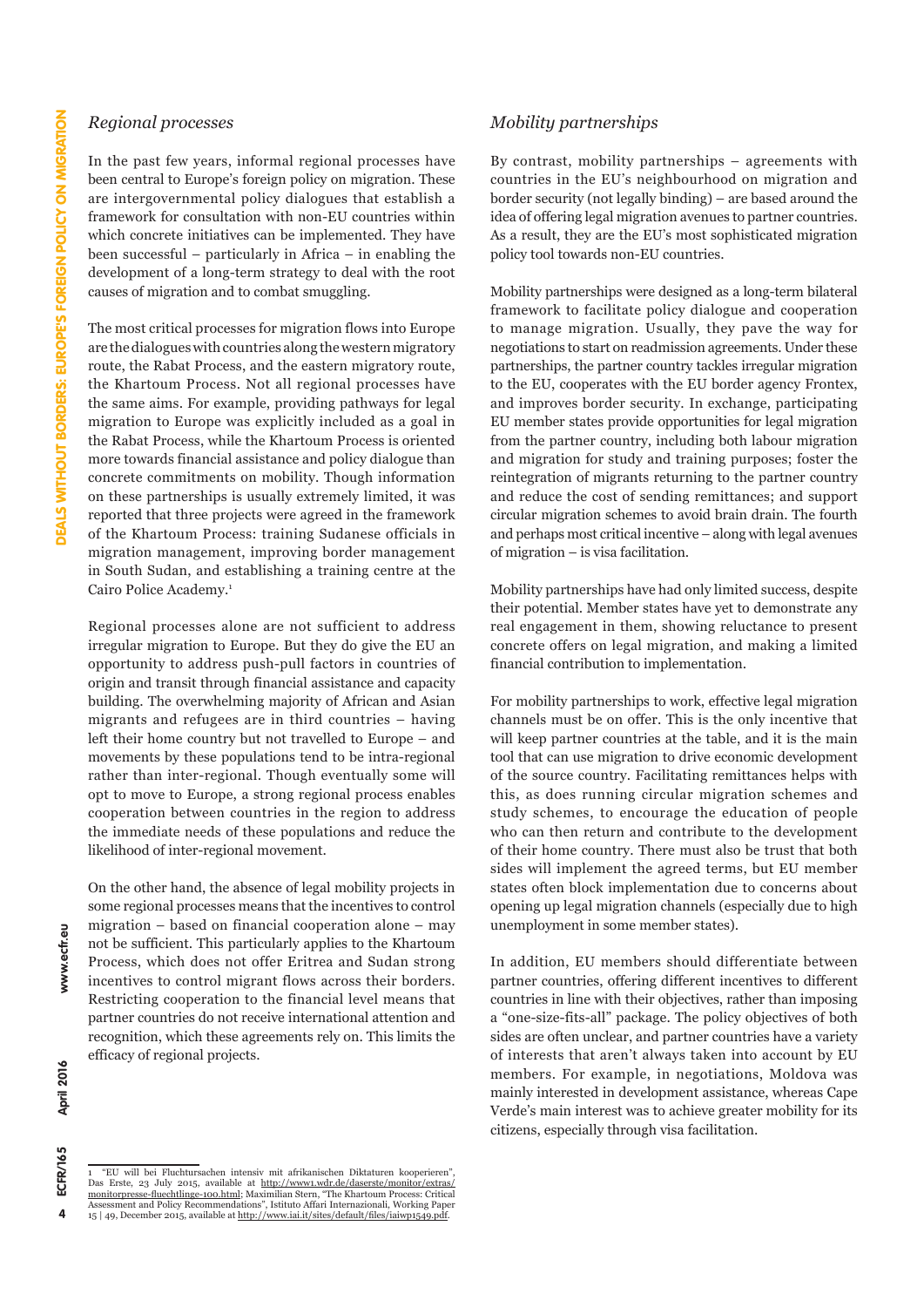### **Case study: Niger**

Niger provides an example of how a more tailored partnership could work. Highly dependent on aid and funding from the EU, it is a willing partner in combating irregular migration. In the framework of the Sahel Regional Action Plan – which focuses on the link between migration and development, as well as combating human smuggling – the EU engages in Niger both through direct aid and through EU-level military and security missions against trafficking, smuggling, and terrorism. It is a regional migrant-smuggling hub, but has become one of the EU's most important partners in the fight against smuggling and irregular migration. The EU is set to provide €596 million to Niger through the European Development Fund between 2014 and 2020.

The country is one of Africa's main transit hubs, and an estimated 90 percent of all West African migrants pass through it on their way to Italy. The city of Agadez, a trading point since the fifteenth century, has transformed into the main hub for the central Mediterranean migrant corridor.

It is in Niger, specifically in Agadez, that the EU's first outsourced processing centre is being set up. The aim of the centre is twofold. With assistance from the International Organization for Migration (IOM), the centre will offer Africans humanitarian visas to Europe. Its more immediate goal is to provide assistance to migrants in transit, raise awareness of the dangers of travelling to Europe, register and screen them, and facilitate return to countries of origin for those who are refused entry to the EU. Much remains to be determined – it is unclear what will happen to those who are granted humanitarian visas, how they will be relocated, where, and in what time frame. In the absence of a common EU asylum policy, there is no centralised common process for the determination, eligibility, and processing of claims. But an effective working relationship with Niger at least enables the EU to begin to address flows at their source.

### *Readmission agreements*

Similar problems, with broader implications, face EU Readmission Agreements (EURAs). These enable the return of non-EU nationals to their country of origin – and, crucially, to countries they have transited through.

Readmission agreements are one of the key elements of migration foreign policy, because they make it easier for EU member states to remove those who do not qualify for asylum or other legal status. Partner countries are asked to provide assistance to improve border management, launch awareness campaigns to deter irregular migration, implement surveillance measures at borders crossed by irregular migrants, and eventually sign an agreement that will allow EU countries to transfer third-country nationals back to them.

In exchange, the EU funds small-scale projects such as the training of police officials, which are often of limited duration (making it difficult to assess their long-term impact). It may also create circular migration schemes, recognise vocational and academic qualifications from the partner country; and in rare cases offer visa liberalisation (usually only for specific groups). In theory, the more a partner country does, the more it will receive.

However, in practice, while partner countries are expected to meet their end of the bargain, their prospects of benefitting are severely limited by the goodwill of member states. Labour migration for partner country nationals – one of the main incentives of these partnerships – depends on member states volunteering.2 Absence of interest and/or willingness on the part of member states means that implementation relies on the limited pilot schemes funded by the European Commission. Similarly, visa liberalisation schemes are voluntary and needs-based, depending on the participating member states and the circumstances of their labour markets. In addition, readmission agreements often progress very slowly.

The critical problem is the inclusion of the third-country national clause in readmission agreements, which requires partner countries to take back not only their own nationals but also nationals that have transited through their territory. This is a major concern for partner countries, as it could impose significant burdens on them in terms of receiving and returning third-country nationals.

One of the main stumbling blocks to a long-delayed readmission agreement with Morocco, for example, is EU member states' insistence on a third-country national clause. The Commission has already been forced to offer a mobility partnership (signed in 2013), but Morocco has continued to negotiate over the readmission agreement, and talks are currently in their 15th round.

In practice, these clauses have so far been very weakly implemented. A 2011 European Commission evaluation of all 12 readmission agreements in force found that, aside from Ukraine, only 91 applications for the return of third-country nationals had been filed in total. The study concluded that the clause "is actually rarely used by member states, even with transit countries like the Western Balkans".3 This is partly due to the complexity of readmission, but also because

<sup>2</sup> Sergio Carrera, Leonhard den Hertog, and Joanna Parkin, "EU Migration Policy in the Wake of the Arab Spring: What prospects for EU–Southern Mediterranean Relations?" MEDPRO Technical Report No. 15/August 2012, available at [https://www.ceps.eu/](https://www.ceps.eu/publications/eu-migration-policy-wake-arab-spring-what-prospects-eu-southern-mediterranean-relations) [publications/eu-migration-policy-wake-arab-spring-what-prospects-eu-southern](https://www.ceps.eu/publications/eu-migration-policy-wake-arab-spring-what-prospects-eu-southern-mediterranean-relations)[mediterranean-relations](https://www.ceps.eu/publications/eu-migration-policy-wake-arab-spring-what-prospects-eu-southern-mediterranean-relations).

<sup>3 &</sup>quot;Communication from the Commission to the European Parliament and the Council, Evaluation of EU Readmission Agreements", European Commission, Brussels, 23 February 2011, p. 9, available at [http://ec.europa.eu/dgs/home-affairs/news/intro/docs/](http://ec.europa.eu/dgs/home-affairs/news/intro/docs/comm_pdf_com_2011_0076_f_en_communication.pdf) [comm\\_pdf\\_com\\_2011\\_0076\\_f\\_en\\_communication.pdf](http://ec.europa.eu/dgs/home-affairs/news/intro/docs/comm_pdf_com_2011_0076_f_en_communication.pdf).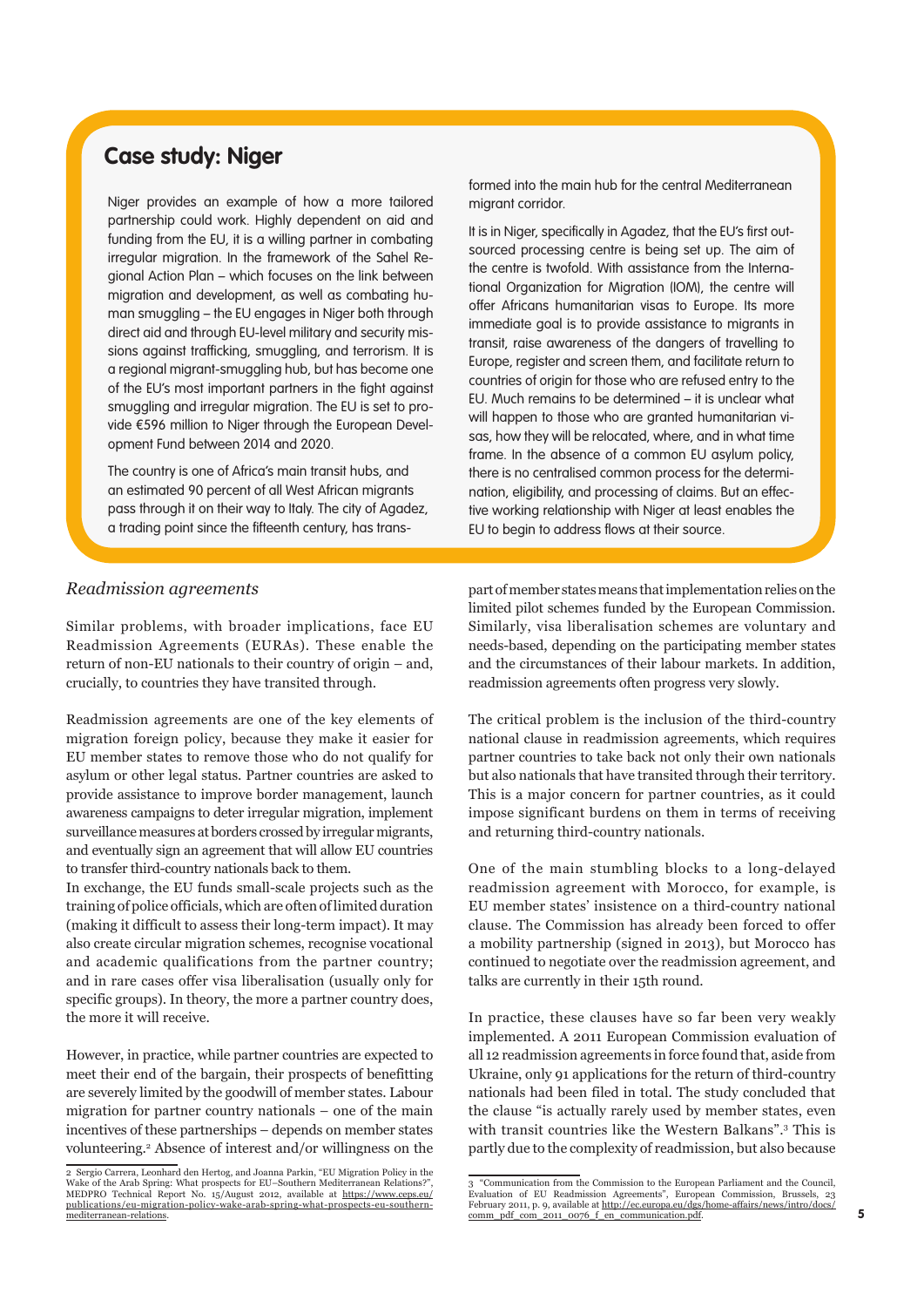some countries fail to return irregular migrants to their countries of origin and/or transit, for reasons including high absconding rates, bureaucracy, absence of travel documents, and limited cooperation with certain countries.

The persistence of the third-country national clause in readmission agreements, despite its lack of effectiveness and the reluctance of partners to accept it, can be traced back to the domestic orientation of migration policy. If member states accepted the removal of this clause, they would have to accept that a number of migrants who could not be returned to their countries of origin would remain in the EU under some form of legal status. However, there is deep reluctance to agree to this, particularly on the part of domestic agencies. The firm control of DG Home (the Commission's migration and home affairs department) over the foreign policy aspect of migration shapes the terms that can be offered to partner countries. As a result the third-country national clause has stayed put – even to the detriment of making important agreements.

### A shifting power balance

The dealings between the EU and Turkey provide a good lens through which to examine the EU's use of diplomatic tools to manage migration. This began as an imbalanced partnership structured around the concerns of EU member states, yet Turkey managed to negotiate not only the timeline and implementation of the readmission agreement, but also an entirely separate agreement to manage the present refugee situation, maximising its gains.

The talks between the EU and Turkey have a long history. Negotiations on a readmission agreement began in 2005, but were put on hold until 2009. Turkey's request for visa liberalisation resulted in a battle that pitted DG Home (and often DG Enlargement), which consistently backed the agreement, against the Justice and Home Affairs Council, as well as the objections of individual member states such as Germany and France.

For Turkey, visa liberalisation was critical domestically in order to balance the readmission agreement, which was widely viewed as an imbalanced deal that would turn Turkey into "Europe's warehouse for migrants". For the Council, visa liberalisation was a domestically contentious concession that – if granted – would leave the EU without leverage.

Visa liberalisation talks began in 2012, and the readmission agreement was signed in 2013, with two caveats. The visa liberalisation roadmap would be based on performance, and the readmission agreement that came into force in October 2014 covered only the return of Turkish nationals, with the thirdcountry national clause expected to apply from October 2017.<sup>4</sup> Progress had stalled once more on the roadmap for visa liberalisation, until the Syrian refugee crisis brought both sides back to the table. This time, however, the EU is the side with the more urgent needs. Turkey is hosting significant

4 The EU–Turkey Readmission Agreement, art. 24.

numbers of Syrians, but many have been there for three years, giving them time to diffuse in the country and into the informal labour market. In addition, Turkey's asylum system does not obligate it to provide these refugees with the same benefits that the EU would have to.

Following the EU–Turkey summit of November 2015, Turkey offered limited access to the labour market for the Syrians in exchange for  $\epsilon_3$  billion from the EU. Under the March 2016 agreement, the EU reaffirmed its commitment to release  $\epsilon_3$  billion to improve the situation of Syrians in Turkey, with the potential for another  $\epsilon_3$  billion by the end of 2018. Visa liberalisation for Turkish nationals could be in place by June 2016, on the condition that Turkey meets all 72 benchmarks. Turkey will readmit all new migrants and asylum seekers who either opt out of the asylum process in Greece or whose asylum application is judged inadmissible by virtue of Turkey being declared a "safe third country".

The agreement is valid as of 20 March for those apprehended on the Greek islands or in Turkish maritime waters. For every Syrian returned, another will be relocated to Europe, up to a limit of 72,000 places. After this point, the mechanism will be discontinued and the agreement revisited. Importantly, readmissions will not take place under the existing readmission agreement. Instead, the returns of all refugees and migrants will take place in the framework of the Greece– Turkey readmission agreement, signed in 2002. This places the legal responsibility for returns in the hands of Greece.

There are two main obstacles to the deal. The first pertains to the legal framework, the second to its implementation.

First, the deal explicitly prohibits mass expulsions and requires individualised processing of asylum claims before return to Turkey, which means that Greece would have to process every asylum application and decide on its merits. The resources and time this would take make this a truly Herculean task. The only way this could take place in a realistic timeframe would be if Turkey was declared to be a safe third country or a country of first asylum, enabling the asylum authorities of Greece to judge most cases as inadmissible.

However, Turkey does not qualify for either of these designations, because its legal framework for migration and asylum gives refugee status only to European citizens, under the geographical limitations of the 1951 Geneva Convention. Instead, it has placed Syrian refugees under a temporary protection regime since October 2014. In theory, this offers Syrians a framework of protection, but excludes other nationalities.

Furthermore, the Commission's evaluation on progress for the visa roadmap found that Turkey was unwilling to grant international protection status, even to those who merit it, and stated that "the fact that so many thousands of persons are left without a clear indication about their fate hampers their capacity to normally settle down in Turkey, and contributes to pushing them to searching alternative countries of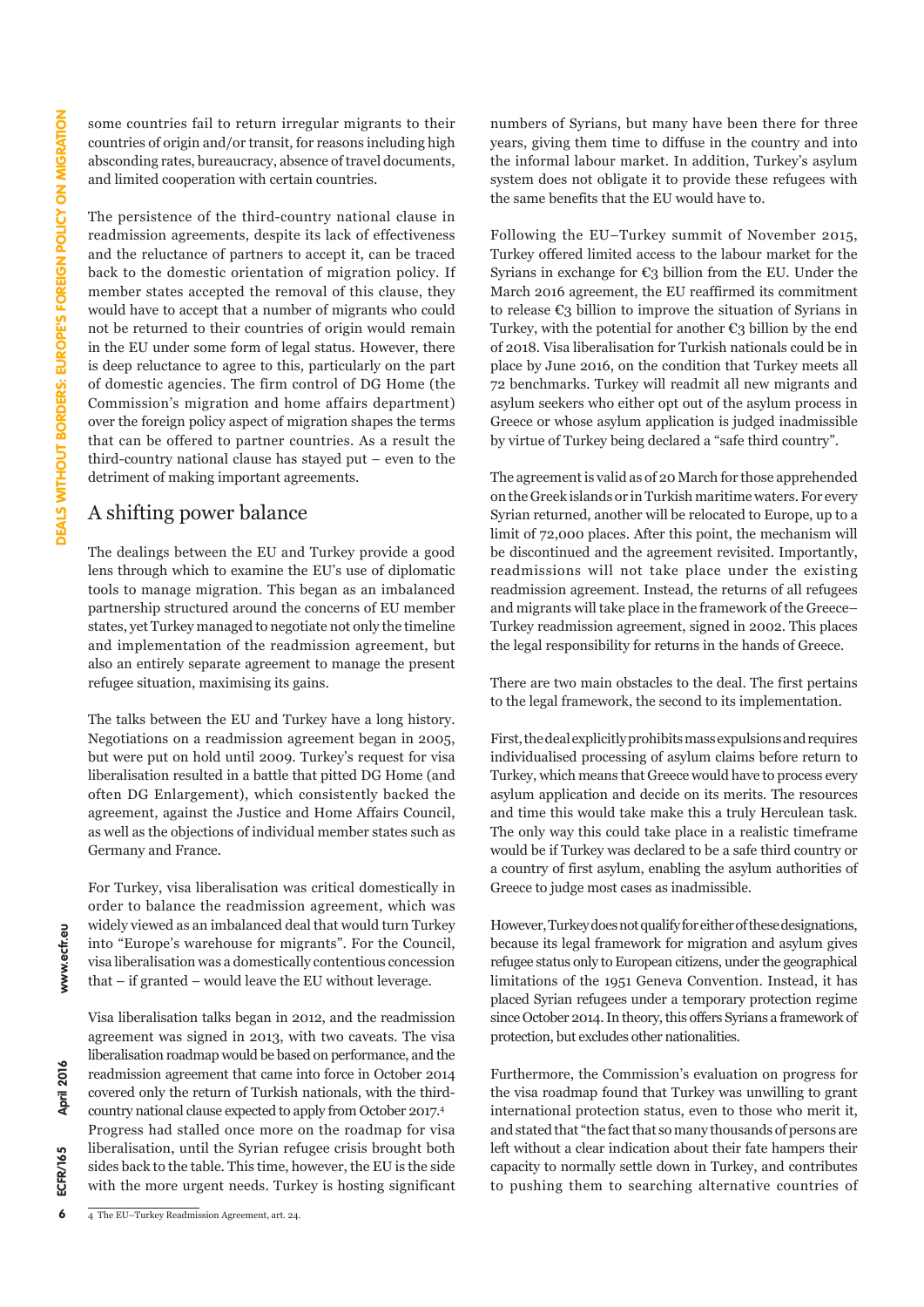asylum".5 The legal aspects have proven so complex that the draft bill submitted to the Greek Parliament on 30 March makes no mention of Turkey as a safe third country. This means, in practice, that all claims will have to be individually decided on merit. In theory, this means that a significant percentage of arrivals (at present, the main nationalities are Syrians, Afghans, and Iraqis) will likely receive international protection in Greece, making the deal irrelevant.

The second problem for the deal is its implementation. The agreement assumes that both sides have the capacity to register and host refugees and migrants: Greece during processing, and Turkey for returnees. Member states have committed to providing Greece with additional personnel, from judges to trained asylum officers. But if the past year has shown anything, it is that pledged assistance tends to materialise very slowly, particularly when it comes to human resources. The agreement also assumes that Turkey will accept all returns and respect the principles of international law. However, it is unclear how implementation will be monitored considering that the EU has little sway over Turkish ministries. What will happen to those returned who are non-Syrians? This question remains largely unanswered.

Realistically, the agreement was not a huge success for either side. The EU has agreed to pay €8 billion in the hope that arrivals will reduce, but knows that the deal rests on shaky legal grounds and sets a bad precedent. For Turkey, the 72,000 places for relocation will make almost no difference in a country already hosting roughly 3 million Syrians, and visa liberalisation is not guaranteed.

Turkey's two "wins" are getting the red-carpet treatment that it has long sought from the EU, and, more importantly, a reference in the deal to "safe areas" in Syria, which are a long-held goal of Ankara's. The agreement states that the EU will "work with Turkey in any joint endeavour to improve humanitarian conditions inside Syria … which would allow for the local population and refugees to live in areas which will be more safe". No indication has been offered as to how this will be implemented, what safeguards will be put in place to avoid mass returns of Syrians to these "safe areas", or how their safety will actually be guaranteed.

The case of Turkey – and that of Morocco – shows that, although readmission agreements were originally designed as a way for the EU to impose its own priorities on partner countries, they have now evolved into genuine negotiations, where the EU's partners increasingly realise that they can demand more. If a partner country can remain resilient in the face of pressure, it has the opportunity to exert significant power over what the EU offers.

### *Security tools*

Diplomatic policy tools have been effective in creating spaces for dialogue, limited cooperation, and exchange of information. But they are not nearly enough. Irregular migration into Europe has not abated – indeed, it has grown dramatically. As the Mediterranean, especially the central route, transformed into one of the world's most lethal border crossings over the last five years, the EU has supplemented these diplomatic tools by adding a military element to its migration foreign policy, focused on securing the external borders of the Schengen area.

Schengen's external boundaries consist of 8,000 km of external land borders and 43,000 km of sea borders. The geographical size means that control cannot be absolute. Prior to the creation of Frontex in 2004, there was no collective European force to guard these borders. In fact, from the 1990s until the Arab uprisings of 2011, there was very little collective or common EU policy on the management of the external borders and the non-EU countries that share them. Instead, the frontline states were largely left to fend for themselves.

As a consequence, border management was broadly limited to bilateral cooperation and partnerships – particularly between Spain and Morocco, Italy and Libya, and, to a lesser extent, Greece and Turkey. Although these bilateral initiatives were often successful in temporarily reducing arrivals to the states concerned, they failed to address the broader issue of irregular migration into Europe. In most cases, as one border closed, flows merely shifted to another. The Schengen border is shared, and pressure on one point affects it all.

The turning point was the Arab uprisings. The fast-changing circumstances prompted a change in migrant flows, highlighting the unsustainability of deterrence measures in the long run, the importance of cooperation with non-EU countries, and the unpreparedness of European member states in reacting to crises. When the social revolt took place in Tunisia, then-Italian Interior Minister Roberto Maroni spoke of a "biblical exodus".<sup>6</sup> Italy was overwhelmed not only by the numbers but also by the speed of their arrival. In the first few months of 2011, Lampedusa received roughly 45,000 migrants and asylum seekers from Tunisia and then Libya.

The aftermath saw some critical changes. First, member states renegotiated the Schengen Governance legislative package (October 2013) to include a clause enabling member states to temporarily reintroduce internal border controls in the face of a large number of third-country nationals crossing the external borders. This was a direct response to Italy's unilateral move to provide travel documents to Tunisians on the unstated assumption that they would continue onwards to France. In hindsight, the Franco-Italian rift that followed provided a much-needed excuse for EU member states to come to the table and renegotiate.<sup>7</sup>

<sup>5 &</sup>quot;Commission Staff Working Document, Accompanying the document, Second Report on<br>progress by Turkey in fulfilling the requirements of its visa<br>liberalisation roadmap", European Commission, Brussels, 4 March 2016, p. 21, a

at [http://ec.europa.eu/dgs/home-affairs/e-library/documents/policies/international](http://ec.europa.eu/dgs/home-affairs/e-library/documents/policies/international-affairs/general/docs/turkey_second_progress_report_commission_staff_working_en.pdf)[affairs/general/docs/turkey\\_second\\_progress\\_report\\_commission\\_staff\\_working\\_](http://ec.europa.eu/dgs/home-affairs/e-library/documents/policies/international-affairs/general/docs/turkey_second_progress_report_commission_staff_working_en.pdf) [en.pdf](http://ec.europa.eu/dgs/home-affairs/e-library/documents/policies/international-affairs/general/docs/turkey_second_progress_report_commission_staff_working_en.pdf).

<sup>6</sup> Anna Triandafyllidou and Angeliki Dimitriadi, "Deterrence and Protection in the EU's Migration Policy", *The International Spectator*, 49: 4, 2014, pp. 146–162.

<sup>7</sup> Hugo Brady, "The Schengen Crisis in the Framework of the Arab Spring", European Institute of the Mediterranean, 19 December 2012, available at [http://www.cer.org.uk/](http://www.cer.org.uk/sites/default/files/schengen_arab_Spring_Dec12_IEMED.pdf) [sites/default/files/schengen\\_arab\\_Spring\\_Dec12\\_IEMED.pdf](http://www.cer.org.uk/sites/default/files/schengen_arab_Spring_Dec12_IEMED.pdf).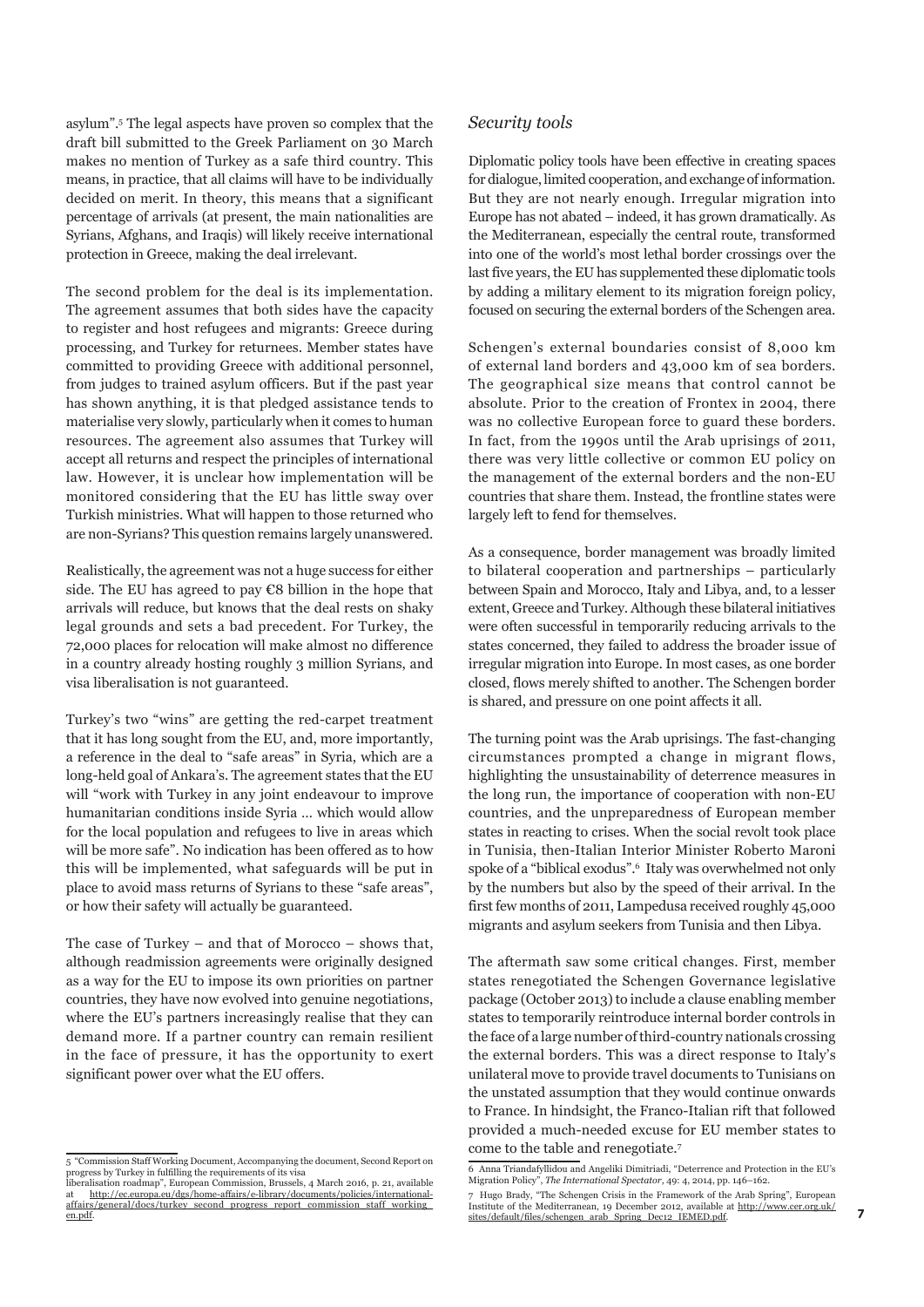# **DEALS WITHOUT BORDERS: EUROPE'S FOREIGN POLICY ON MIGRATION 8**DEALS WITHOUT BORDERS: EUROPE'S FOREIGN POLICY ON MIGRATION **www.ecfr.eu ECFR/165 April 2016**



Migrant apprehensions at land and sea borders

Source: Author's compilation based on data provided by national authorities, Frontex, and UNHCR.

Second, member states realised that the periphery of the EU was no longer stable, and that crises could erupt and directly affect them. This resulted in several changes in migration management. The EU pushed for further securitisation of migration internally, increasing reliance on technology, surveillance systems, and border controls, in an effort to "stem the flow".

In parallel, the EU sought to export the Integrated Border Management (IBM) concept, currently implemented in the EU, to non-EU countries. The initial focus was the Western Balkans, due to its geographical position, but efforts also centred on the Mediterranean region – due not only to its proximity to Schengen's external borders, but also because two main corridors (the central and eastern Mediterranean) produced the overwhelming number of irregular arrivals to the EU. However, there has been slow progress on exporting the IBM concept, particularly to countries grappling with security problems, poor governance, and corruption.

The escalation of arrivals in 2014 and 2015 in the central Mediterranean motivated EU leaders to address the Libya– Lampedusa crossing. But rather than exploring ways of enabling legal access to the EU and access to safety for those in need on its periphery, Europe's leaders tasked the EU

high representative with proposing military operations to tackle migrant smugglers. The result, in June 2015, was EU Naval Force Mediterranean (EUNAVFOR MED, or Operation Sophia), the first concrete EU-wide security initiative against smuggling. The initiative was intended to disrupt the business model of human smuggling networks in the southerncentral Mediterranean though the identification, capture, and destruction of their vessels. It also sought to discourage migrants from undertaking the dangerous crossing, to reduce loss of life and the number of arrivals to Italy.

This was particularly significant because all previous initiatives against irregular migration and people smuggling had been taken by individual member states alone. Countries such as Italy and Spain had undertaken initiatives in conjunction with non-EU countries on border controls, but these were always limited in scope and length. The Union had not taken direct military action on this issue, although it had deployed civilian missions (e.g. in the Sahel). Its security initiatives on migration were largely dependent on partner countries for implementation, with the EU offering assistance (financial and know-how) to improve border controls, surveillance systems, and deterrence measures.

April 2016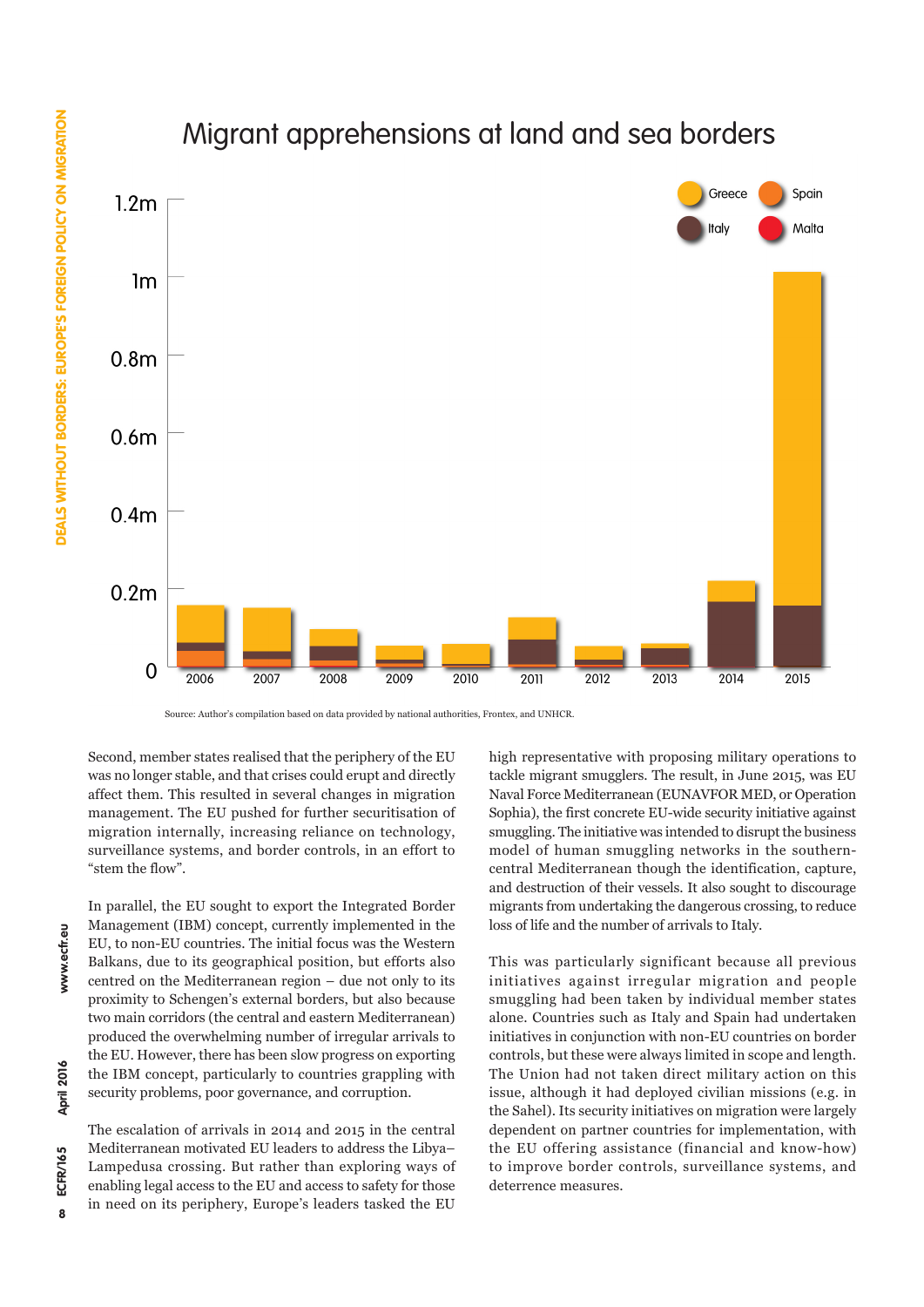EUNAVFOR MED has a number of shortcomings. Irregular flows have indeed reduced, but the argument can be made that this was a result of a shift by Syrian refugees, in particular, to use the safer and easier route over the Greek-Turkish maritime border. As regards smuggling, identifying and targeting smugglers' vessels is neither simple nor straightforward, and this approach has had dubious results so far. The operation has saved 8,500 people until February 2016, while 46 suspected smugglers have been reported to the Italian authorities, and 68 boats have been seized from smuggling organisations. The search-and-rescue aspect is of course a positive outcome, but the limited results in terms of catching smugglers raise questions on the usefulness of the operation.

Smuggling has simply adapted. The operation's six-month progress report acknowledges that although the presence of EUNAVFOR MED has made it harder for smugglers to recover their wooden boats after the migrants have been rescued, they are increasingly using alternatives, including inflatable boats and now rubber boats imported from China.8 Furthermore, the idea of sinking smuggling vessels before they are deployed in the Mediterranean is not practical. Mission personnel must identify the boats, which are often indistinguishable from fishing vessels, ensure that no passengers are on board, and, since these boats are rarely openly docked in wharfs or shipping docks, soldiers will have to be deployed to destroy them.

The legal framework further complicates the operation. The UN Security Council decision authorising EUNAVFOR MED requires either the consent of the coastal state (which is implied, though not stated, to be Libya) to directly deploy in its maritime and land territory, or a further Security Council resolution. The brokering of a political agreement in Libya in January 2016 could pave the way for EU deployment in Libyan territorial waters, but that remains to be seen.

The operation treats smuggling not only as a criminal activity but also as a push factor, with a role in driving migratory flows. However, smuggling of asylum seekers and migrants does not exist in a vacuum; rather it is demand that results in supply, as a direct result of the absence of legal avenues of entry. Libya has been an important migrant-smuggling route since the early 1990s, and has been the main transit point funnelling migrants and refugees to Italy since 2000, but what was a semi-organised smuggling business evolved into a disorganised free-for-all following the collapse of the Muammar Gaddafi regime.

If EUNAVFOR MED's goal is the short-term disruption of smuggling networks, then it will likely be a success, since while military vessels are patrolling the maritime border, smugglers will shift their operations or limit their activities. If, however, the aim is long-term disruption, it is unlikely to succeed. Eventually smugglers will adapt. It runs the risk of simply shifting the routes further east, enabling the growth of alternative smuggling methods and avenues. The only way to deprive smugglers of their source of income in the long term is 8 "EUNAVFOR MED-Operation Sofia, Six Monthly Report: June 22nd to December 31st 2015", Operation Commander Op SOPHIA (EEAS), 29 January 2016.

to provide legal channels for migration and alternative sources of income to the local economies that live off smuggling, which may seem unrealistic at present in Libya.

To cripple smuggling operations in the long term will require political, social, economic, and legal measures in the partner country to make it sustainable. For security instruments to be effective, they need to be combined in parallel with the soft policies and tools that remain at the core of any potential solution. However, EUNAVFOR MED will likely be the model for operations to come. NATO's patrols in the Aegean Sea are a recent attempt to use military instruments to deter irregular migration, though it remains unclear how the operation will unfold and what role NATO will play in returning migrant vessels to Greece and Turkey. It will be the second operation at the external borders of the Union focusing on deterrence rather than search-and-rescue as a response to irregular migration.

### Recommendations

The recent EU–Turkey agreement brings to the foreground a longstanding problem of EU migration policy; member states are hesitant and often unwilling to take responsibility for the management of irregular migration within and beyond the EU, relying on partner countries for solutions. The recognition that the foreign policy dimension is as crucial as the domestic dimension (if not more so) is now embedded in the mechanisms of the system, such as the inclusion of the high representative in the development of migration policy. Member states are taking a securityoriented approach, seeking to recreate the impermeable bloc sealed off from the instability of their neighbours, by raising fences (virtual and real) at the external borders of the Union. This is not a sufficient or even a practical response.

Taking into account the variety of root causes, their complexity, and the different roles countries play along the migratory path should lead to the creation of tailor-made cooperation partnerships between the EU and non-EU countries. There is a gradual realisation among European policymakers that this is lacking in the EU's migration foreign policy, but it is still a long way from being fully put into place. In some cases, regional frameworks can be bolstered to enable countries in the region to identify and propose solutions. In other cases, partner countries' dependencies on Europe can be leveraged, while some partnerships will require the EU to offer serious incentives (labour mobility, visa schemes, etc.) to attract the partner country.

### *Short term*

• Offer legal migration channels for refugees: To undercut migrant smugglers and limit the pressure at the external borders, European member states should establish legal channels for asylum seekers to apply from outside the Union. European embassies (using also the European External Action Service) abroad could carry out preliminary screening of those seeking international protection, and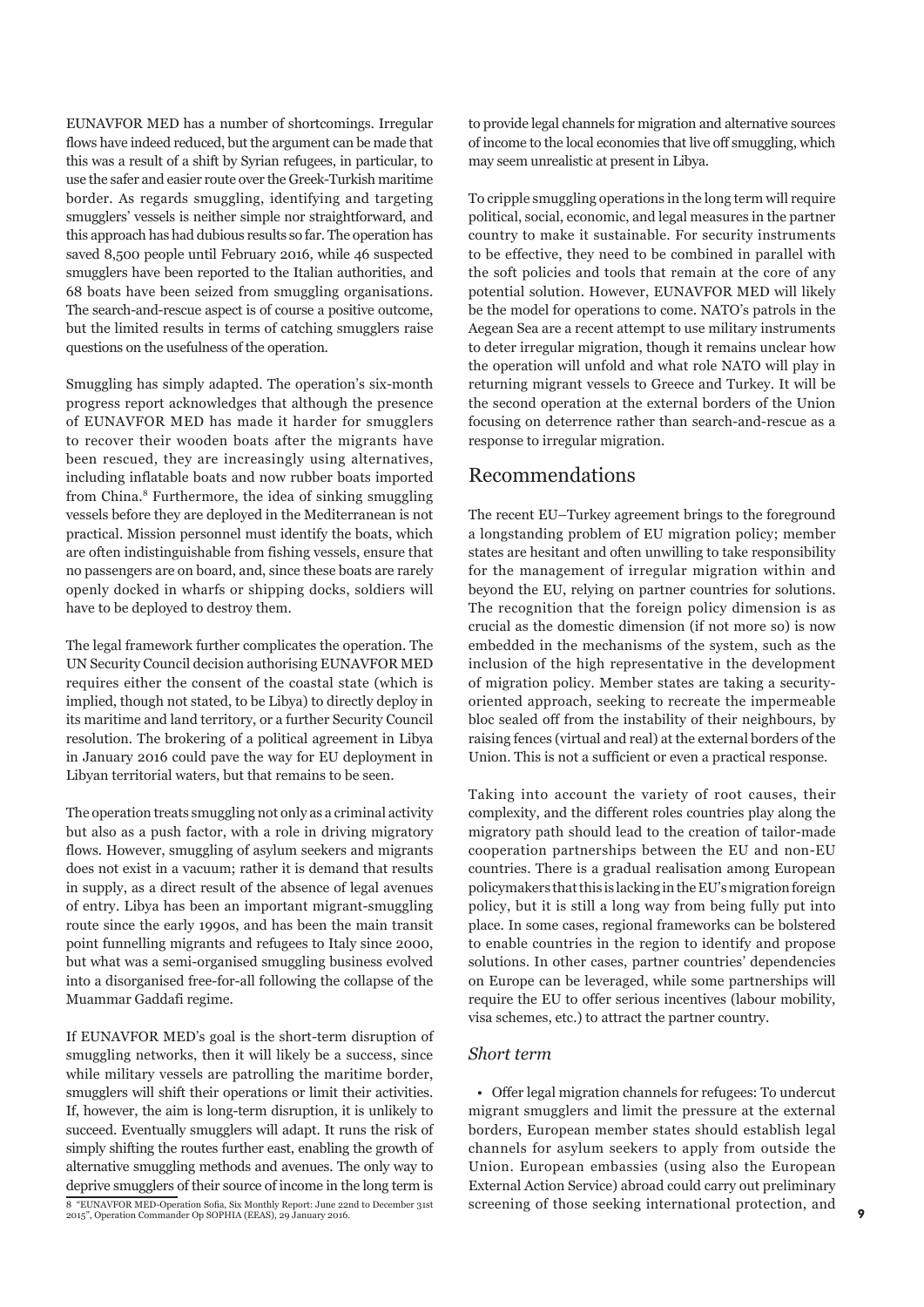issue humanitarian visas to enable legal and safe entry to Europe for asylum seekers. Combined with a mechanism for resettling refugees in Europe from countries currently under strain, such as Lebanon and Jordan, this would alleviate some pressure on transit countries in the short term, encouraging people to remain in the camps with the prospect of reaching Europe safely, and significantly reducing smugglers' profits. It would also enable member states to regulate arrivals.

• Early warning systems: The EU could set up early warning systems that trigger alerts on conflicts and population movements from migrants' origin and transit countries, making use of existing regional processes and the European External Action Service. This would enable the EU to prepare and develop strategies to address potential migratory and refugee flows before they reach the external borders of the Union. Early warnings could allow the use of EU civilian instruments to provide assistance on the ground and bring stakeholders to the table before local factors trigger regional crises. This is especially imperative now, as crises erupt around the EU's neighbourhood with the potential to create new refugee exoduses.

### *Long term*

• Offer legal migration channels for economic migrants: European countries should provide improved means for migrants to seek legal status. This would relieve some of the pressure in regions where a high level of internal migration has taken place. It would allow for the growth of diasporas that are critical for sustaining the country of origin. And it would encourage diplomatic processes between partner countries that are far more sustainable for the future. A framework for such channels exists, and indeed it is at the core of the mobility partnerships. But member states should strengthen this feature of the partnerships, offering more labour schemes to partner countries, student visas, and circular migration programmes. Visa facilitation schemes would boost circular and temporary migration, and attract medium- and highly-skilled migrants who provide remittances that boost national economies.

• Develop mobility partnerships: These are a fairly new tool and have significant potential to enable balanced partnerships between the EU and external countries. However, this requires (as proposed in the GAMM) that European countries should offer mobility, through visa facilitation and mobility schemes. If member states and partner countries came to the table with a clear idea of what they would like to support, for how long, and with what budget, it would enable better matching between EU and non-EU countries, and facilitate implementation.

• Differentiate between partners and offer flexible incentives: As the EU's dependency on external countries grows, it is gradually accepting the need to vary its approach and try to meet the needs of partner countries, rather than vice versa. Not every partner country can be motivated in the same way, and not every partner country has the same needs or level of dependency on Europe. This has been evident during negotiations on readmission agreements. Morocco sought a mobility partnership that includes mobility for its citizens, while Turkey's main focus has been visa liberalisation. In particular, transit countries (such as Turkey, Russia, the Baltic states, the Western Balkans, and Iran) are increasingly using migration to achieve financial, political, and strategic gains. This reflects a different power dynamic, where it is often insufficient or redundant to try to woo these countries through mobility partnerships or readmission agreements. Instead, the EU may need to place a broader range of incentives on the table, such as more labour opportunities – including for the less highly skilled.

• Differentiate readmission agreements: In some cases, the third-country national clause is imperative for countries with a critical geographic location; for example, Turkey functions as a major transit country for refugees en route to Europe. However, as the assessment by the Commission showed, in most cases the clause is rarely used in practice by member states. It would be worth exploring the option of scrapping the clause altogether for most readmission agreements and up the incentives for those countries where the clause is retained.

Strengthen regional processes: These processes enable the EU to adjust its policies to local and regional needs. They also have the added value of empowering participants to become agents of change, which in this case is important because it means that partner countries come to the negotiating table on equal terms. Regional processes continue, but should be strengthened – particularly the Khartoum Process that includes Eritrea and Egypt – because they provide the framework for discussions between countries that are otherwise difficult to engage.

Europe's tendency to outsource the management of migration, combined with its hesitancy and failure to act early on in the current crisis, has led it to the deal with Turkey as a last resort. The deal is an inadequate solution, which will likely do little more than push migratory flows back full circle to the Libyan-Italian corridor.

Instead, what Europe needs is a mixed bag of instruments to look to the neighbourhood and beyond, address crises in their infancy, and prevent others from emerging. The key lesson to be learnt from the events of the past year and half is the importance of building partnerships between the EU and non-EU countries that are flexible, mutually beneficial, and realistic. For these to yield results, Europe should engage partner countries early on, offer them fair treatment, and shoulder a share of the burden – and not only in financial terms. This remains the biggest challenge for a Union that increasingly seeks to fence itself off from its periphery – the very area that it most urgently needs to engage with.

 $10$ 

www.ecfr.eu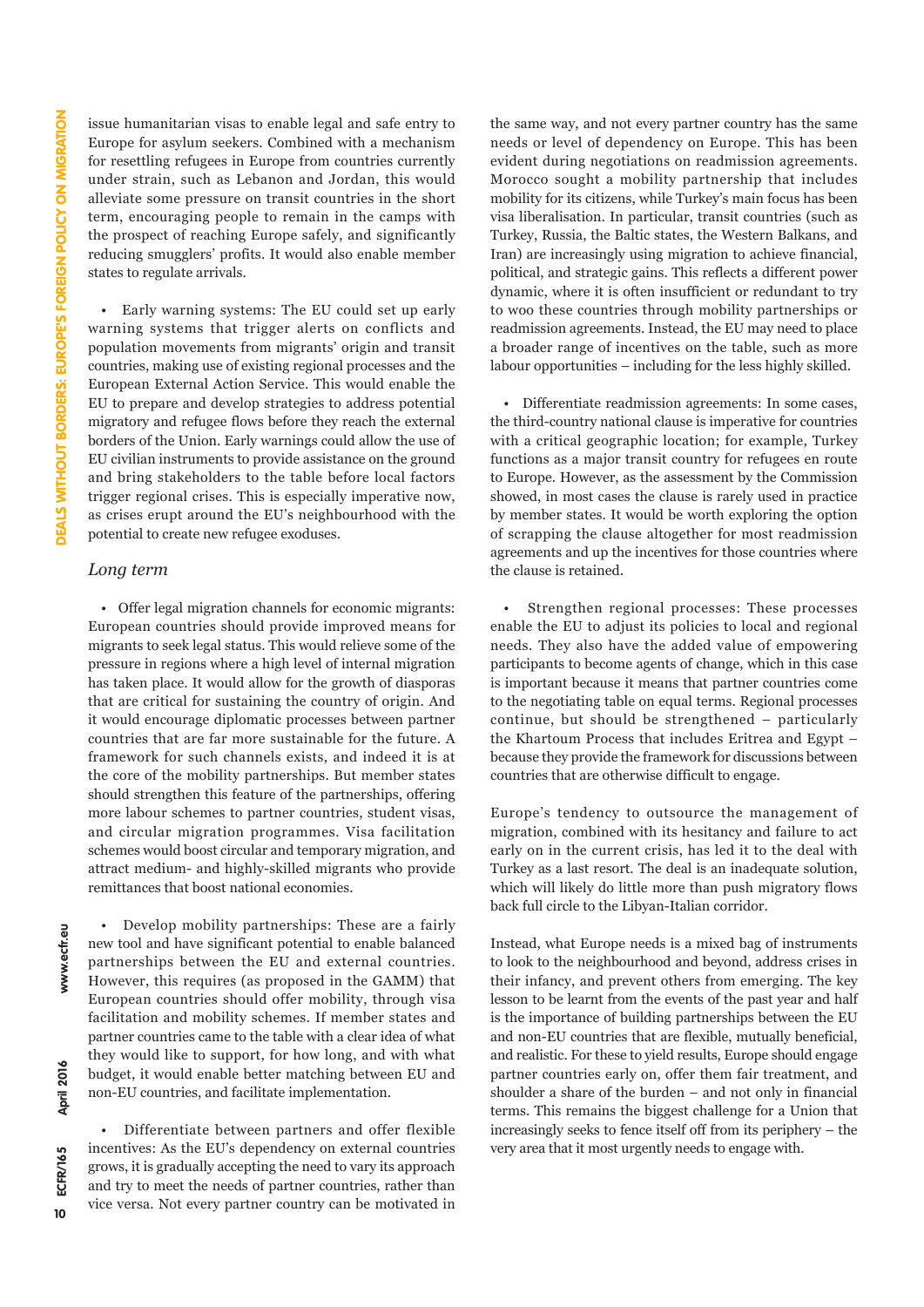### About the author

Angeliki Dimitriadi is a visiting fellow at the European Council on Foreign Relations in Berlin and a research fellow at the Hellenic Foundation for European and Foreign Policy in Athens. Her research focuses on irregular migration at the external borders of the European Union, securitisation of migration, and Afghan transitory movement, largely informed by extensive fieldwork in Greece and Turkey with irregular migrants and asylum seekers.

### Acknowledgements

The author benefited from discussions in the framework of the Conference on the Refugee crisis: Options for the EU organised by the European Council on Foreign Relations and Konrad Adenauer Stiftung in Warsaw, as well as the Dahrendorf Forum workshop on the EU-Turkey deal at the Hertie School of Governance in Berlin.

As always, the author is solely responsible for the ideas in this paper, and any errors. Thanks are due to Josef Janning and Almut Moeller for their early comments on the text and continuous support, as well as to Jeremy Shapiro, Hannah Stone and Gareth Davies for their constructive comments as well as patience and flexibility throughout the editing process. The research and production of this paper would not have been possible without the generous support of Stiftung Mercator.